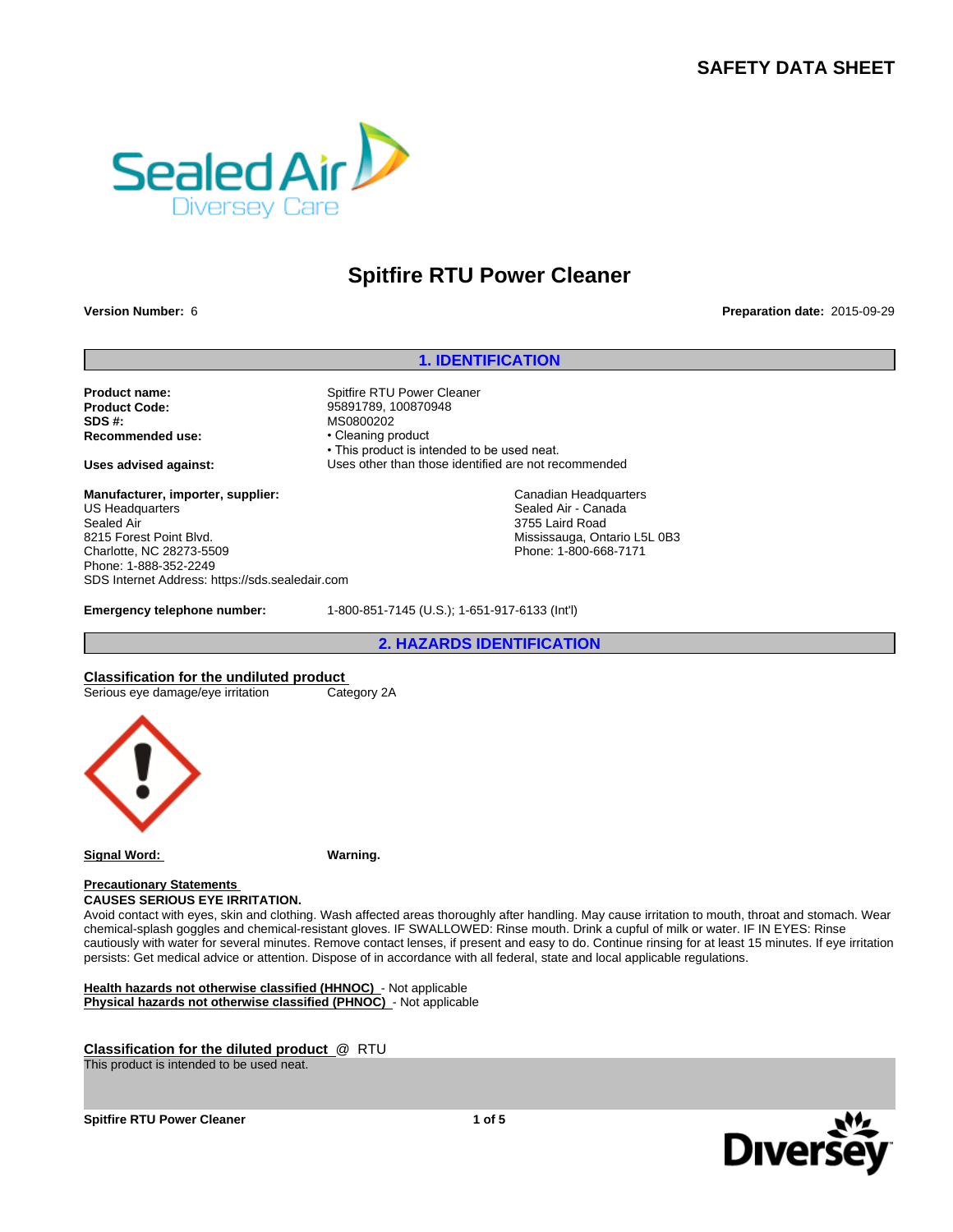### **Precautionary Statements**

See undiluted product information above.

# **3. COMPOSITION/INFORMATION ON INGREDIENTS**

### **Classified Ingredients**

| Ingredient(s)                     | CAS#           | Weight %        |
|-----------------------------------|----------------|-----------------|
| Benzyl alcohol                    | $100 - 51 - 6$ | $3\% - 5\%$     |
| Diethylene glycol monoethyl ether | 111-90-0       | $1\% - 3\%$     |
| Sodium xylene sulfonate           | 1300-72-7      | $1\% - 3\%$     |
| Alcohol ethoxylates               | 68439-46-3     | $1\% - 3\%$     |
| Monoethanolamine                  | 141-43-5       | $> 0.1\% - 1\%$ |
| Potassium hydroxide               | 1310-58-3      | $> 0.1\% - 1\%$ |

\*Exact percentages are being withheld as trade secret information

**4. FIRST AID MEASURES**

# **Undiluted Product:**

**Eyes:** IF IN EYES: Rinse cautiously with water for several minutes. Remove contact lenses, if present and easy to do. Continue rinsing for at least 15 minutes. If eye irritation persists: Get medical advice/attention. **Skin:** Rinse with plenty of water. If irritation occurs and persists, get medical attention.

**Inhalation:** No specific first aid measures are required.

**Ingestion:** IF SWALLOWED: Rinse mouth. Drink a cupful of milk or water.

**Most Important Symptoms/Effects:** No information available. **Immediate medical attention and special treatment needed** Not applicable. **Aggravated Medical Conditions:** None known.

### **Diluted Product:**

This product is intended to be used neat.

**Ingestion:** See undiluted product information above. **Eyes:** See undiluted product information above. **Skin:** See undiluted product information above. **Inhalation:** See undiluted product information above.

# **5. FIRE-FIGHTING MEASURES**

**Specific methods:** No special methods required<br> **Suitable extinguishing media:** The product is not flammable **Specific hazards:** Not applicable.

The product is not flammable. Extinguish fire using agent suitable for surrounding fire.

**Special protective equipment for firefighters:** As in any fire, wear self-contained breathing apparatus pressure-demand, MSHA/NIOSH (approved or equivalent) and full protective gear.

**Extinguishing media which must not be used for safety reasons:** No information available.

# **6. ACCIDENTAL RELEASE MEASURES**

**Personal precautions:** Put on appropriate personal protective equipment (see Section 8.). **Environmental precautions and clean-up methods:** Clean-up methods - large spillage. Absorb spill with inert material (e.g. dry sand or earth), then place in a chemical waste container. Use a water rinse for final clean-up.

### **7. HANDLING AND STORAGE**

**Handling:** Avoid contact with skin and eyes. Wash thoroughly after handling. FOR COMMERCIAL AND INDUSTRIAL USE ONLY. **Storage:** Protect from freezing. Keep tightly closed in a dry, cool and well-ventilated place. KEEP OUT OF REACH OF CHILDREN. **Aerosol Level (if applicable) :** Not applicable

### **8. EXPOSURE CONTROLS / PERSONAL PROTECTION**

**Exposure Guidelines:** .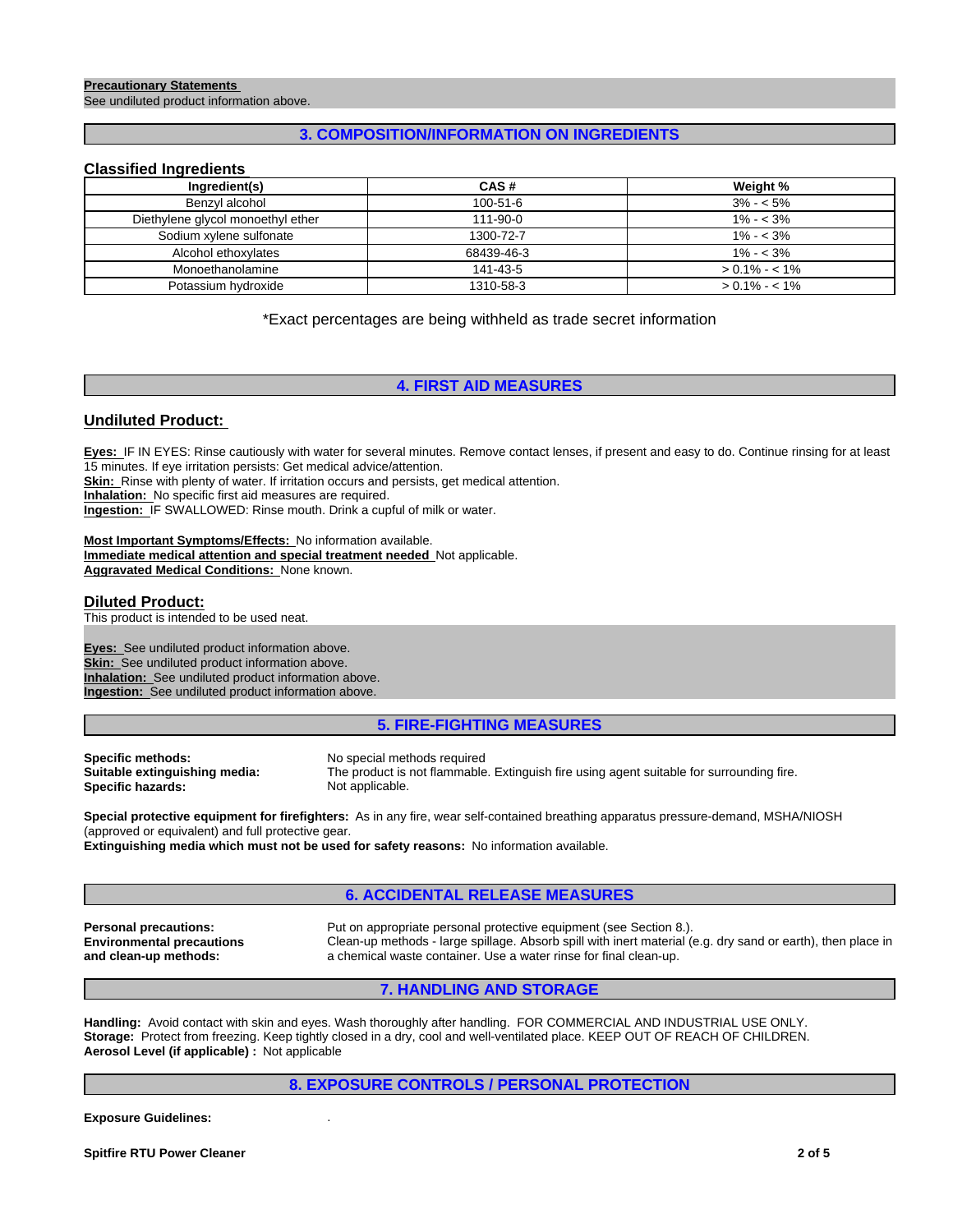| Ingredient(s)                     | CAS#       | <b>ACGIH</b>                  | <b>OSHA</b>                              |
|-----------------------------------|------------|-------------------------------|------------------------------------------|
| Benzyl alcohol                    | 100-51-6   |                               |                                          |
| Diethylene glycol monoethyl ether | 111-90-0   |                               |                                          |
| Sodium xylene sulfonate           | 1300-72-7  |                               |                                          |
| Alcohol ethoxylates               | 68439-46-3 |                               |                                          |
| Monoethanolamine                  | 141-43-5   | 6 ppm (STEL)<br>3 ppm (TWA)   | 3 ppm (TWA)<br>6 mg/m <sup>3</sup> (TWA) |
| Potassium hydroxide               | 1310-58-3  | 2 mg/m <sup>3</sup> (Ceiling) |                                          |

### **Undiluted Product:**

# **Engineering measures to reduce exposure:**

No special ventilation requirements General room ventilation is adequate

| <b>Personal Protective Equipment</b> |                                                                        |
|--------------------------------------|------------------------------------------------------------------------|
| Eye protection:                      | Chemical-splash goggles.                                               |
| Hand protection:                     | Chemical-resistant gloves.                                             |
| Skin and body protection:            | No special requirements under normal use conditions.                   |
| <b>Respiratory protection:</b>       | No special requirements under normal use conditions.                   |
| <b>Hygiene measures:</b>             | Handle in accordance with good industrial hygiene and safety practice. |

### **Diluted Product:**

This product is intended to be used neat.

**Skin and body protection: Respiratory protection: Personal Protective Equipment**<br> **Eye protection: Hygiene measures: Hand protection:** Chemical-resistant gloves.

No personal protective equipment required under normal use conditions. No personal protective equipment required under normal use conditions. Handle in accordance with good industrial hygiene and safety practice. **Eye protection:** Chemical-splash goggles.

# **9. PHYSICAL AND CHEMICAL PROPERTIES**

| <b>Color:</b> Clear. Red                                          |
|-------------------------------------------------------------------|
| <b>Odor:</b> Fresh Pine                                           |
| <b>Boiling point/range: Not determined</b>                        |
| <b>Decomposition temperature:</b> Not determined                  |
| <b>Solubility: Completely Soluble</b>                             |
| <b>Relative Density (relative to water): 1.015</b>                |
| Vapor density: No information available                           |
| Vapor pressure: No information available.                         |
| Partition coefficient (n-octanol/water): No information available |
| Viscosity: No information available                               |
| <b>VOC:</b> 0.45 % $*$                                            |
| VOC % by wt. at use dilution $0.45\%$ *                           |
| <b>Flammability (Solid or Gas): Not applicable</b>                |
|                                                                   |
|                                                                   |

**Explosion limits: - upper:** Not determined **- lower:** Not determined

\* - Title 17, California Code of Regulations, Division 3, Chapter 1, Subchapter 8.5, Article 2, Consumer Products, Sections 94508

## **10. STABILITY AND REACTIVITY**

**Reactivity:** Not Applicable<br> **Stability:** The product is **Hazardous decomposition products:**<br>Materials to avoid:

The product is stable<br>None reasonably foreseeable. **Materials to avoid:** Do not mix with any other product or chemical unless specified in the use directions.<br> **Conditions to avoid:** No information available. **Conditions to avoid:** No information available.

### **11. TOXICOLOGICAL INFORMATION**

**Information on likely routes of exposure:**  Eye contact, Skin contact, Inhalation

### **Delayed, immediate, or chronic effects and symptoms from short and long-term exposure**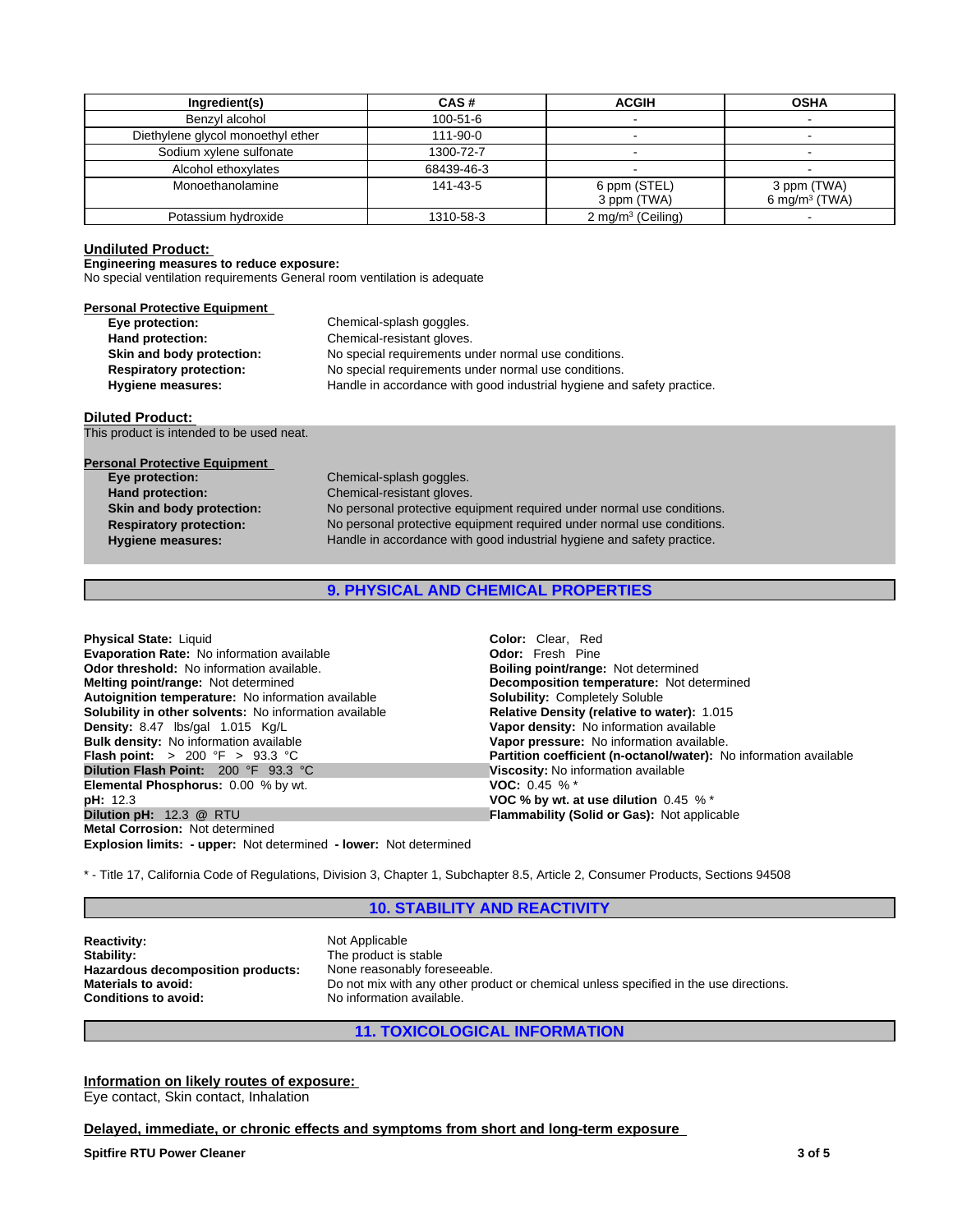**Skin contact:** May be mildly irritating to skin. Symptoms may include redness and/or transient discomfort. **Eye contact:** Causes serious eye irritation. Symptoms may include pain, redness, and watering. **Ingestion:** May be irritating to mouth, throat and stomach. Symptoms may include stomach pain and nausea. **Inhalation:** May be irritating to nose, throat, and respiratory tract. Symptoms may include coughing and difficulty breathing. **Sensitization:** No known effects. **Target Organs (SE):** None known **Target Organs (RE):** None known

| <b>Numerical measures of toxicity</b>  |       |
|----------------------------------------|-------|
| ATE - Oral (mg/kg):                    | >5000 |
| ATE - Dermal (mg/kg):                  | >5000 |
| ATE - Inhalatory, mists (mg/l):        | >20   |
| ATE - Inhalatory, vapors (mg/l): $>50$ |       |

### **12. ECOLOGICAL INFORMATION**

**Ecotoxicity:** No information available.

**Persistence and Degradability:** No information available.

**Bioaccumulation:** No information available.

# **13. DISPOSAL CONSIDERATIONS**

Waste from residues / unused products: This product, as sold, if discarded or disposed, is not a hazardous waste according to Federal regulations (40 CFR 261.4 (b)(4)). Dispose in compliance with all Federal, state, provincial, and local laws and regulations. **Contaminated Packaging:** Do not re-use empty containers. **RCRA Hazard Class (undiluted product):** Not Regulated

### **14. TRANSPORT INFORMATION**

**DOT/TDG/IMDG:** Proper shipping descriptions can vary by pack size. Please refer to the Diversey HazMat Library, **only available through Internet Explorer**, http://naextranet.diversey.com/dot/, for up to date shipping information.

**DOT (Ground) Bill of Lading Description:** CLEANING, WASHING, BUFFING, OR POLISHING COMPOUNDS LIQUID

**IMDG (Ocean) Bill of Lading Description:** CLEANING, WASHING, BUFFING, OR POLISHING COMPOUNDS LIQUID

### **15. REGULATORY INFORMATION**

**International Inventories at CAS# Level** 

All components of this product are listed on the following inventories: U.S.A. (TSCA), Canada (DSL/NDSL).

**U.S. Regulations** 

**California Proposition 65:** This product is not subject to the reporting requirements under California's Proposition 65.

### **RIGHT TO KNOW (RTK)**

| Ingredient(s)                     | CAS#       | <b>MARTK:</b> | <b>NJRTK:</b> | <b>PARTK:</b> | <b>RIRTK:</b> |
|-----------------------------------|------------|---------------|---------------|---------------|---------------|
| Water                             | 7732-18-5  |               |               |               |               |
| Benzvl alcohol                    | 100-51-6   |               |               |               |               |
| Diethylene glycol monoethyl ether | 111-90-0   |               |               |               |               |
| Sodium xylene sulfonate           | 1300-72-7  |               |               |               |               |
| Alcohol ethoxylates               | 68439-46-3 |               |               |               |               |
| Monoethanolamine                  | 141-43-5   |               |               |               |               |
| Potassium hydroxide               | 1310-58-3  |               |               |               |               |